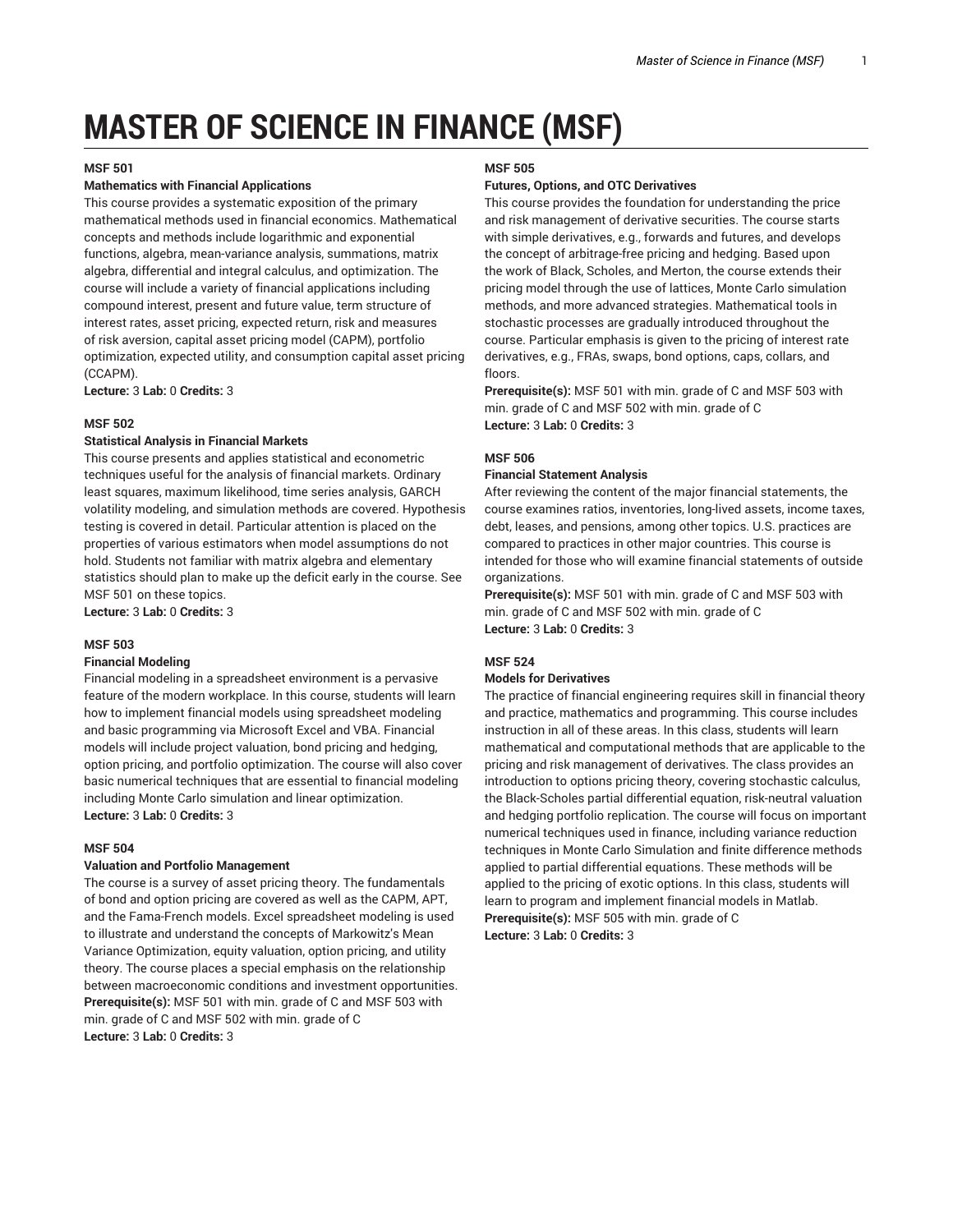#### **Term Structure Modeling and Interest Rate Derivatives**

Upon completion of this course, students should know the strengths, weaknesses, appropriate uses, and ways of implementing the major term structure models that are in common use. The course will begin with bootstrapping of forward curves, principal component analysis, and a review of basic fixed income derivatives (swaps, swaptions, caps, and floors). We will then implement short rate models, such as Ho-Lee, Black-Derman and Toy, and extended Vasicek/Hull-White, followed by the Helath-Jarrow-Morton model and market rate models. Students will implement these term structure models in Excel/VBA and Matlab.

**Prerequisite(s):** MSF 505 with min. grade of C and MSF 504 with min. grade of C

**Lecture:** 3 **Lab:** 0 **Credits:** 3

# **MSF 526**

# **Computational Finance**

The use of computers makes modern finance possible. Most of the mathematics behind the risk management techniques and pricing models would be of no practical use without automated solvers, scenario builders, and other algorithms. This class concentrates on translating from ideas and mathematics to the practicalities of implementation. We will begin with a brief motivating discussion and then address various kinds of financially relevant algorithms, paying special attention to the two most important features of any scheme: (1) how it can go wrong and (2) how it can be calibrated. Our topic list will include optimizers, quadrature, fast fourier transforms, grid PDE solvers, and Monte Carlo techniques. **Prerequisite(s):** MSF 505 with min. grade of C and MSF 504 with min. grade of C

**Lecture:** 3 **Lab:** 0 **Credits:** 3

#### **MSF 534**

#### **Corporate Finance**

This course is an advanced introduction to modern corporate finance. Topics include cash flow forecasting, optimal dividend policies, mergers and acquisitions, structured finance, capital at risk, and the risk of adjusted return on capital. The philosophical foundation of the course is the concept of shareholder value added. Students will learn how financial decisions can contribute to the value of a modern corporation.

**Prerequisite(s):** MSF 504 with min. grade of C and MSF 506 with min. grade of C and MSF 505 with min. grade of C **Lecture:** 3 **Lab:** 0 **Credits:** 3

# **MSF 535 Investment Banking**

This course covers the financing and formation process of private companies from product concept and angel investors to the Initial Public Offering. Exit strategies for private investments are discussed, including IPOs, mergers and acquisitions. Strategic and financial buyers play a key role in the valuation of a newly public or recently acquired firm. All of the players are discussed, including venture capitalists, entrepreneurs, investment bankers, attorneys, public shareholders, merger partners, institutional investors and private equity/buyout firms. Students will discuss business models; construct staffing and compensation schemes; practice valuation analysis; compare and contrast alternative financial sources; structure business plans; review the types of securities to offer; examine private placement processes; analyze negotiation strategies; and review the implications of financing terms and the role of venture capital and private equity investment in institutional portfolios. The challenges of completing mergers and integrating merged companies are also discussed. Sarbanes-Oxley, anti-trust requirements and other regulatory issues will be presented. **Prerequisite(s):** MSF 504 with min. grade of C and MSF 506 with min. grade of C and MSF 505 with min. grade of C **Lecture:** 3 **Lab:** 0 **Credits:** 3

#### **MSF 543**

#### **Alternative Investments**

Alternative investments include real estate, hedge funds, managed futures, and emerging markets. They are attractive to institutional investors because they exhibit a low correlation with traditional investments in stocks and bonds. However, they must be approached cautiously because of specific difficulties in valuing these assets. This course will explore a variety of alternative investments and their role in investment strategies. **Prerequisite(s):** MSF 505 with min. grade of C and MSF 504 with min. grade of C

**Lecture:** 3 **Lab:** 0 **Credits:** 3

#### **MSF 544**

#### **Equity Valuation**

This course covers the various models available for equity valuation. It includes discussions of the dividend discount model, Porter analysis, DuPont decomposition of ROE, sustainable growth rates, earnings quality, and accounting fraud. It also covers relative valuation measures such as price/earnings and price/sales ratios. The valuation techniques taught in the course will be applied to the valuation of equity shares, corporate bonds, and derivatives such as stock options and convertible bonds. Completion of a comprehensive analysis of a public company is a requirement for the course. This course is recommended for students who are planning on sitting for Certified Financial Analyst (CFA) qualification. **Prerequisite(s):** MSF 504 with min. grade of C and MSF 506 with min. grade of C and MSF 505 with min. grade of C **Lecture:** 3 **Lab:** 0 **Credits:** 3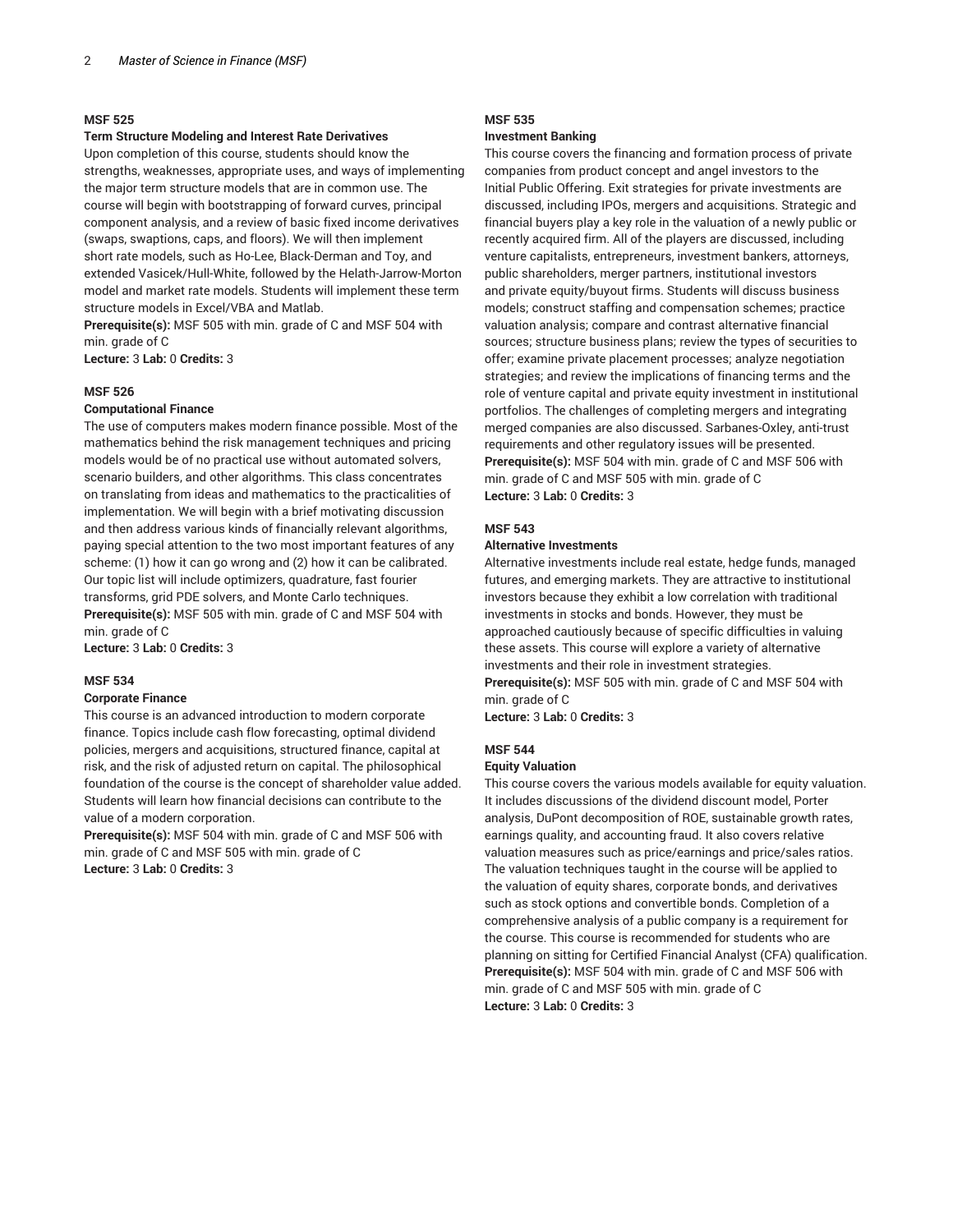# **Structured Fixed Income Portfolios**

This course will cover the characteristics, valuation and risk management of fixed income instruments. These instruments include bonds, repos, interest rate derivatives, inflation indexed securities, mortgage-backed and asset-backed securities, CDOs and default swaps. The focus will be on understanding how these instruments are structured and used. Term structure modeling and hedging techniques will be presented, with a minimum of mathematics.

**Prerequisite(s):** MSF 505 with min. grade of C and MSF 504 with min. grade of C

**Lecture:** 3 **Lab:** 0 **Credits:** 3

## **MSF 546**

# **Quantitative Investment Strategies**

This course develops the primary quantitative tools used in the portfolio selection process. The applied focus of the course centers on the process of moving from a data set of historical information to the formulation of a forecasting model, the estimation of meanvariance efficient portfolios, and the testing of efficiency hypotheses within an in-sample and post-sample setting. The course covers the estimation of efficient portfolios, factor models, forecasting models, and risk analysis.

**Prerequisite(s):** MSF 505 with min. grade of C and MSF 504 with min. grade of C

**Lecture:** 3 **Lab:** 0 **Credits:** 3

# **MSF 549**

## **Commodities and Managed Futures**

Commodity markets have experienced dramatic growth and increased institutional investment in recent years. This course explores cash and futures markets in energy, grains, metals and soft commodities, as well as equity investments in commodity related firms. Students will explore the role of hedgers, speculators and institutional investors in commodity markets. The value of commodities in the institutional portfolio will be presented, which may allow hedging against inflation and the risks of declining stock and bond prices. Commodity trading advisers, commodity pool operators and the managed futures industry will be discussed. These fund managers initiate both long and short positions in futures markets, typically constructing portfolios from either a systematic or discretionary perspective.

**Prerequisite(s):** MSF 505 with min. grade of C and MSF 504 with min. grade of C

**Lecture:** 3 **Lab:** 0 **Credits:** 3

# **MSF 554**

#### **Market Risk Management**

This course introduces the importance of financial risk management by developing practical risk measurement tools. The risk measurement aspect of the course begins with the development of the Value-at-Risk (VaR) methodology for financial instruments traded in open markets including equities, bonds, foreign currencies and their derivatives. The course develops analytic VaR models for instruments with non-linear payoffs and non-normal distributions and it also develops simulation methodologies for risk analysis. Statistical tools in volatility forecasting, tail events, and expected shortfall are introduced as appropriate. The emphasis of the course is on market risk, but in addition to the traditional analysis of trading rooms, the course also considers regulatory and compliance risk, corporate risk and risk analysis for investment managers. **Prerequisite(s):** MSF 504 with min. grade of C and MSF 506 with min. grade of C and MSF 505 with min. grade of C **Lecture:** 3 **Lab:** 0 **Credits:** 3

#### **MSF 555**

#### **Credit Risk Management**

The extensive use of leverage by individuals, corporations, hedge funds and private equity managers has led to a significant increase in the demand for models that analyze credit risk exposures. For many users, the credit risk function has evolved from models used to analyze the quality of an individual borrower to models that aggregate exposure across borrowers, industries and geographic regions. This course provides an extended overview of the exciting and rapidly developing field of credit risk analysis. **Prerequisite(s):** MSF 554 with min. grade of C **Lecture:** 3 **Lab:** 0 **Credits:** 3

#### **MSF 566**

#### **Time Series Analysis**

This course develops a portfolio of techniques for the analysis of financial time series. Distribution theory covers the normal, student T, chi-squared, and mixture of normal models. Technical analysis covers a variety of trading rules including filters, moving averages, channels, and other systems. The first two topics are then combined into an analysis of non-linear time series models for the mean. The course concludes with a review of volatility models including GARCH, E-Garch and stochastic volatility models. **Prerequisite(s):** MSF 505 with min. grade of C and MSF 504 with min. grade of C

**Lecture:** 3 **Lab:** 0 **Credits:** 3

## **MSF 567**

# **Bayesian Econometrics**

Most statistical applications in finance require that the forecasting models be revised in response to the arrival of new information. This course develops the Dynamic Linear Model (DLM) as an updating model based upon Bayesian decision theory. Applications of the DLM including regressions, autoregressions, and exponential trend models will be covered. Special emphasis will be given to the development of intervention and monitoring systems and the use of simulation methodologies. Students not familiar with matrix algebra and elementary statistics should plan to make up the deficiency early in the course.

**Prerequisite(s):** MSF 505 with min. grade of C and MSF 504 with min. grade of C

**Lecture:** 3 **Lab:** 0 **Credits:** 3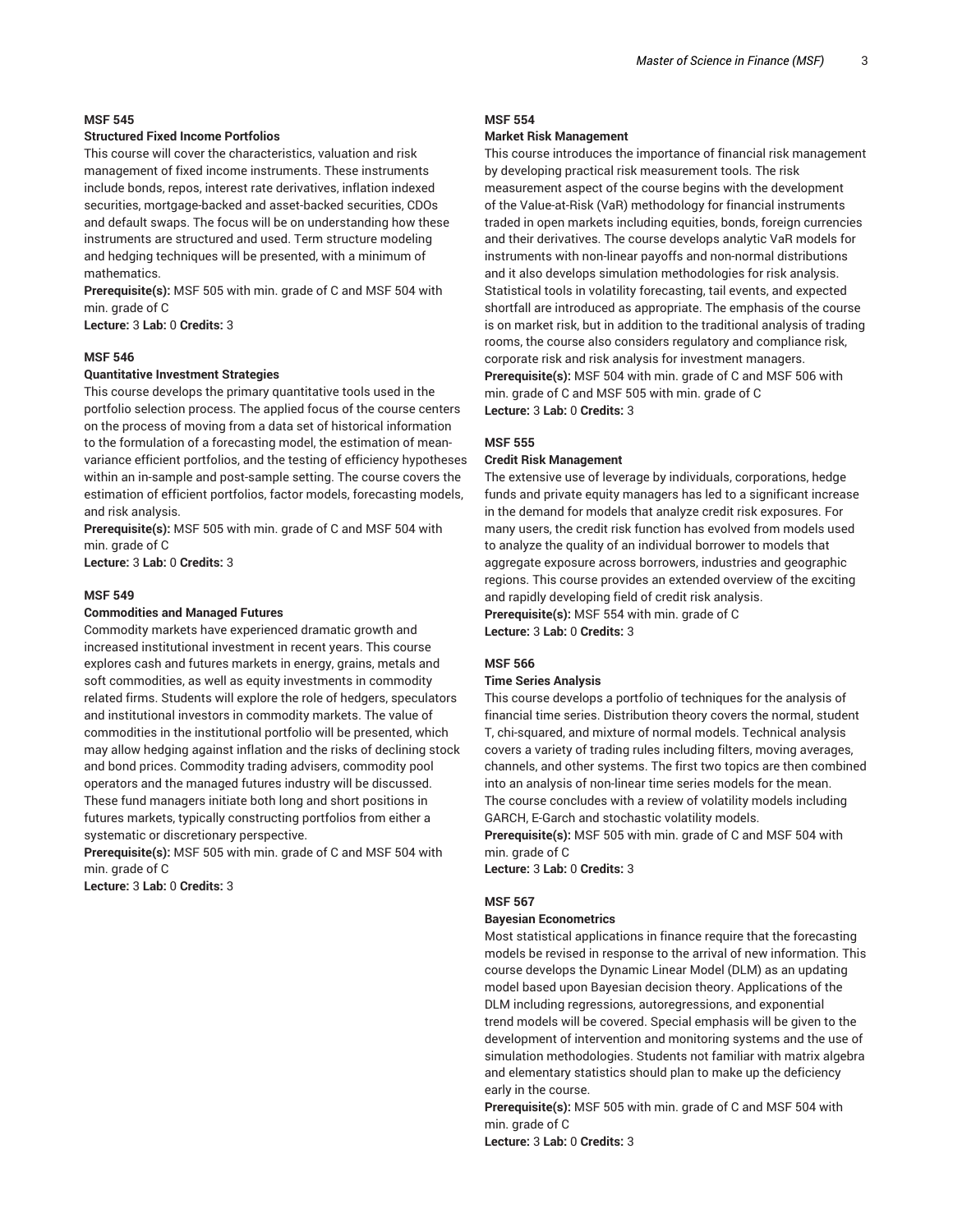#### **.NET and Database Management**

The course provides students with a comprehensive knowledge of .NET (VB and C#) programming, relational database design and SQL as they apply to quant finance and real-time trading. Specifically, topics covered include the .NET framework and libraries, ADO.NET, OOP, generics, market data feeds, XML and the Unified Modeling Language, as well as an overview of the hardware and network infrastructure necessary to enable electronic trading. **Prerequisite(s):** MSF 505 with min. grade of C and MSF 504 with min. grade of C

**Lecture:** 3 **Lab:** 0 **Credits:** 3

# **MSF 575**

# **C++ with Financial Markets**

This course presents the C/C++ programming language. Students learn the language from the ground up, from data types, to functions, arrays, classes, dynamic memory management, data structures and the Standard Template Library. Object-oriented programming is also discussed, including a review of commonly used design patterns. The focus is to understand C/C++ as it applies to financial mathematics and several practical examples from computational finance are presented.

**Prerequisite(s):** MSF 505 with min. grade of C and MSF 504 with min. grade of C

**Lecture:** 3 **Lab:** 0 **Credits:** 3

#### **MSF 576**

#### **OOP and Algorithmic Trading Systems**

In this course, students learn advanced programming topics in .NET for real-time financial applications and automated trading systems, including multithreading, sockets, APIs, synchronization, the FIX and FAST protocols, and object oriented design for event-driven applications. Also, project management and software quality are covered in depth. Lastly, topics related to latency in real-time financial applications and alternative network architectures are also discussed. Students are expected to propose, design, document and develop an original project combining concepts from quantitative finance and trading strategy (presented in other courses) into a working software application.

**Prerequisite(s):** MSF 505 with min. grade of C and MSF 504 with min. grade of C

**Lecture:** 3 **Lab:** 0 **Credits:** 3

#### **MSF 577**

#### **High Frequency Finance**

High frequency trading is concerned with the development of robotic trading algorithms within a real time market environment. This course will be concerned with the development of high frequency models and the assessment of their performance.

**Prerequisite(s):** MSF 505 with min. grade of C and MSF 504 with min. grade of C

**Lecture:** 3 **Lab:** 0 **Credits:** 3

# **MSF 584**

#### **Equity and Equity Derivatives Trading**

This course will provide students with an opportunity to learn the latest Equity Trading Strategies used by large banks, brokerages and hedge funds. The instructor will present strategies on equity option trading, pairs trading, program and basket trading, risk arbitrage trading, structured product trading, and dispersion trading (time permitting). Equity trading theory and practical examples will be discussed. Students will be required to structure and adapt equity trading positions based on a range of actual and theoretical market conditions. In addition, students will collaborate with each other and the course instructor to analyze and evaluate the implementation of the above-mentioned strategies.

**Prerequisite(s):** MSF 505 with min. grade of C and MSF 504 with min. grade of C

**Lecture:** 3 **Lab:** 0 **Credits:** 3

# **MSF 585**

#### **Foreign Exchange Market and Fixed Income Strategies**

The foreign exchange market is the largest and most liquid financial market in the world. Some trading strategies utilize foreign exchange as an independent asset class while others utilize foreign exchange as a component of a global strategy in equities and fixed income instruments. This course starts with strategies specific to the foreign exchange market and evolves to include short term interest rate instruments and global bonds. Fixed income trading will focus on yield curve strategies, basis trading, and various types of spread trading. Swaps, swaptions, caps, collars, and floors will be introduced.

**Prerequisite(s):** MSF 505 with min. grade of C and MSF 504 with min. grade of C

**Lecture:** 3 **Lab:** 0 **Credits:** 3

# **MSF 591**

# **Global Financial Markets**

This course will enable the student to understand the basics of financial markets and how they function in the global arena. The student will learn how the equities market, the bond market, the money market, the foreign exchange market and the derivatives markets are set up and operate. We will focus on the instruments, the players, the jargon, the details of the trade, and the institutional framework for each market. We cover both OTC and exchangetraded markets, and explore the dramatic transformation of these markets. The student will learn how each of these markets operates in the US, but will also learn how practices differ in Europe, Asia and Latin America.

**Prerequisite(s):** MSF 505 with min. grade of C and MSF 504 with min. grade of C

**Lecture:** 3 **Lab:** 0 **Credits:** 3